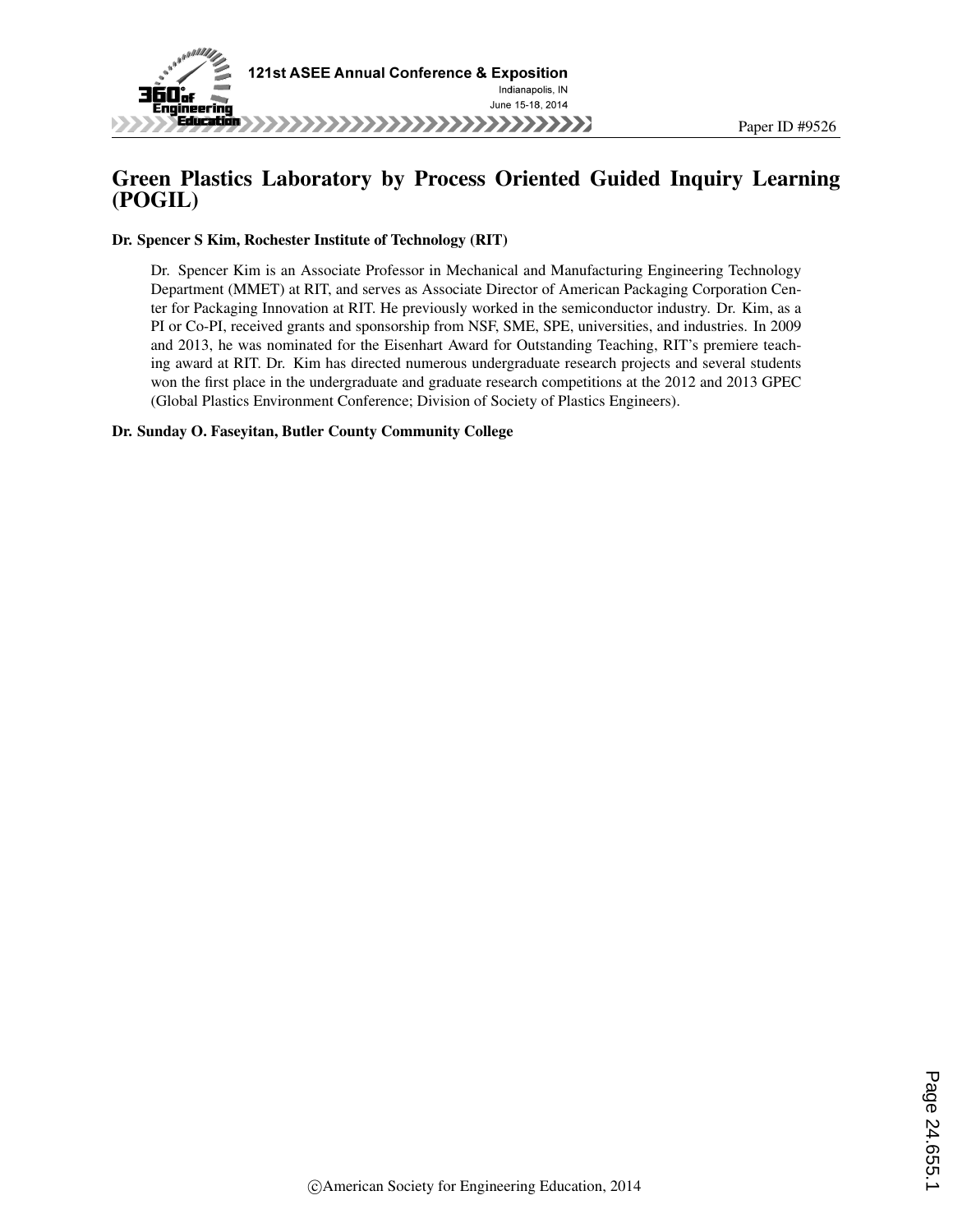# **Green Plastics Laboratory by Process Oriented Guided Inquiry Learning (POGIL)**

### **INTRODUCTION**

Sustainability, industrial ecology, and green chemistry are guiding the development of the next generation of materials, products, and processes. Natural and bio-based materials are emerging as a viable alternative to petroleum-based plastics, especially in both automobile and packaging applications. For example, a major problem in maintaining a healthy environment is waste disposal. Petroleum-based plastics were developed to provide durability and resistance to various forms of degradations due to fungi and microbial agents.<sup>1-4</sup> They are a part of our everyday lives. According to the Society of Plastics Engineers (SPE), over 200 million tons of plastics are manufactured annually around the world. Of that, 26 million tons are manufactured in the United States. The Environmental Protection Agency (EPA) reported in 2003 that only 5.8% of plastics manufactured in the United States are recycled, although this number is increasing rapidly.<sup>5</sup>

One of the most important subjects in the fields of engineering and engineering technology is manufacturing. Manufacturing involves a complex system of materials, machines, and people. Most subjects in the manufacturing curriculum focus on teaching the fundamentals of current materials (i.e., metals, ceramics, composites, and petroleum based plastics) and processes; however, few prepare students to work with a broad range of new materials, particularly green materials (such as green nano-materials, biodegradable polymers and plastics, and ecofriendlycomposite materials) in advanced manufacturing technology. Furthermore, the current approach to teaching materials science does not appeal to students studying new manufacturing processes and systems for green plastics manufacturing technology (GPMT). $6-9$ 

The higher education community has strived for reforming the undergraduate STEM education so that traditional lecture-based instructions and laboratory exercises are transferred to more student-centered learning formats. Innovative approaches, such as student-centered, active learning, peer-led team learning, process-oriented-guided-inquiry-learning (POGIL), projectbased learning (PBL), and other educational approaches have received increased attention within the educational communities. $10-15$ 

Process-Oriented-Guided Inquiry-Learning (POGIL) adapts guided inquiry approach, which is composed of a learning cycle of exploration, concept invention, and application in learning. The guided inquiry approach uses carefully designed materials to guide students to construct new knowledge.15 POGIL is a student-centered strategy; students work in small groups, with individual roles assigned to ensure that all students are fully engaged in the learning process.<sup>15</sup> For example, POGIL is designed to replace traditional lecture-only methods by encouraging students to discuss course materials, rather than listening to the instructor. Particular approaches may be suitable to the students' and audience's specific characteristics, facilities, instructional goals, personal preferences, and educational resources.<sup>8,16,17</sup> Recently, many studies reported the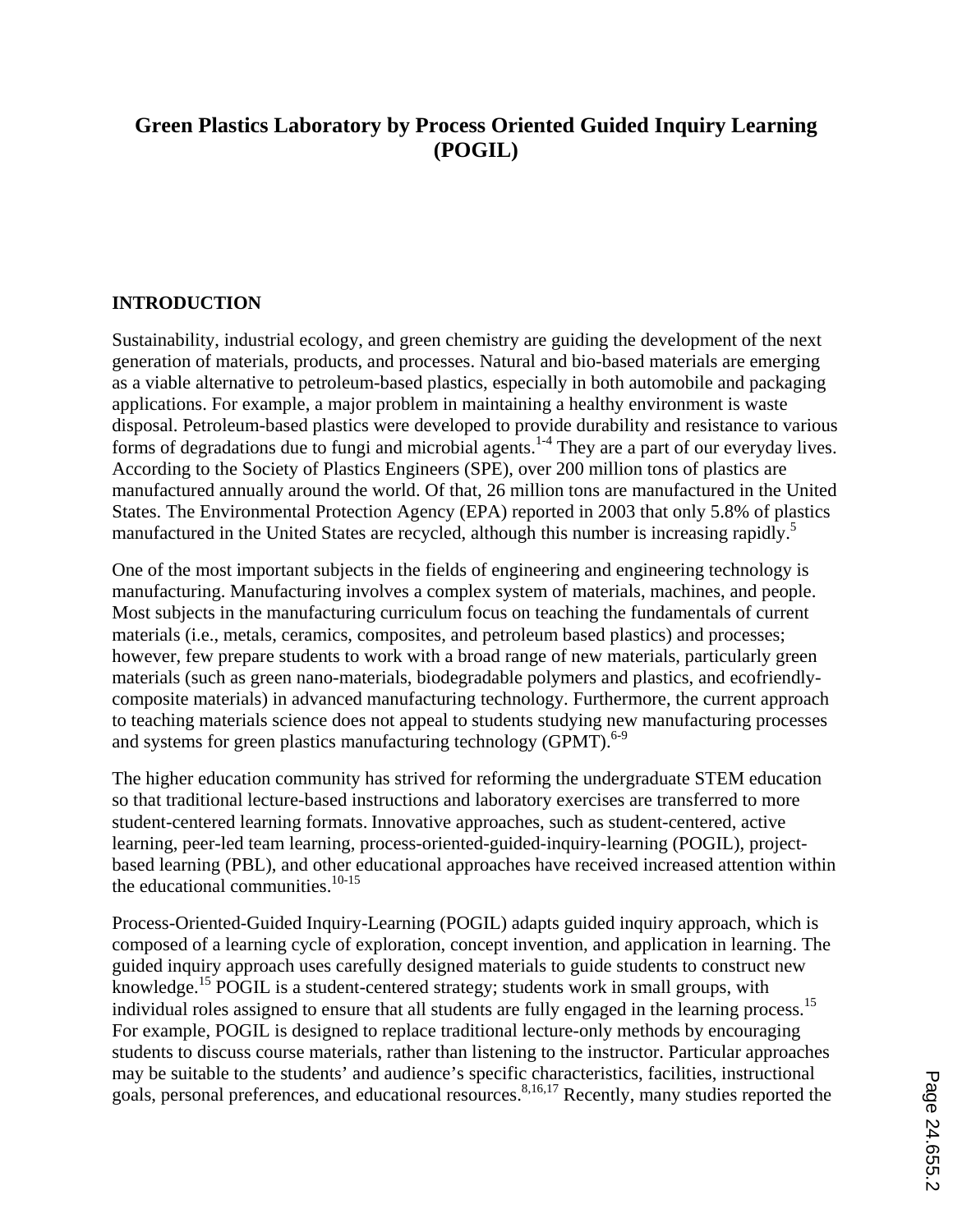effectiveness of POGIL-based laboratories in chemistry and bio-sciences education.<sup>14-16</sup> However, there is no study to design and develop the POGIL laboratory practices in green plastics manufacturing technology (GPMT).

One of the goals for the NSF project is to develop a laboratory course for teaching undergraduate students in polymers selection and testing, in the engineering technology curriculum, using pedagogical approaches of guided-inquiry. This laboratory course characterizes and evaluates polymers and bio-plastics by ASTM and ISO standards. We emphasized analyzing experimental results and preparing professional-quality laboratory reports after students completed the assigned experiment. The POGIL approach utilizes the carefully designed materials in order to guide students to construct new knowledge in various activities in the classroom and laboratory.

We developed the POGIL lab manual and laboratory practices on how polymeric materials are to be evaluated and the characterization for green design by the POGIL approaches. The new approaches rely on inquiry-based, student-centered laboratory practices that enhance learning skills while insuring content mastery in both the polymers selection and testing for engineering design. Through guided-inquiry experiments, students can gain knowledge and skills in order to improve their critical thinking ability in polymeric materials selection for engineering design.

# **DESIGN OF THE CURRICULUM FOR GPMT EDUCATION**

Manufacturing technology is integrally tied to advancements in materials science and technology. Materials science and technology have played a critical role in the technological evolution of our society, from structural steels to optoelectronics and robotics technology. We have enhanced the five current core courses within the current project (NSF AWRARD No.: DUE- 1044794): that is, materials technology, mechanical engineering technology lab, plastics processing technology, solid modeling and design, and robotics in manufacturing. Also, we established an intensive undergraduate research program for co-op students in the manufacturing and mechanical engineering technology programs. Therefore, these improved courses deal with more complex materials systems and new manufacturing technologies: such as nano materials technology, green materials and manufacturing, testing and characterization, sustainability, environmental technology, solid modeling, and robotics using the proposed instructional strategies. $6-9$ 

The new GPMT curriculum is to be utilized by the new, improved approach of "Process-Oriented Guided Inquiry-Learning" (POGIL), a research based learning environment where students work in learning-teams to acquire knowledge and develop an understanding through guided inquiry for undergraduates in the manufacturing and mechanical engineering technology programs (MMET) at Rochester Institute of Technology (RIT). The students can acquire key processing skills as they learn the discipline's content. Hands-on practice is critical to students' willingness to implement new instructional strategies into the classroom activities. Therefore, the team-based research projects will be designed to provide exposure to green plastics technology by the proposed approaches of POGIL. $6-9, 18$ 

The primary approach of the curriculum design for this NSF project is to transform the materials and manufacturing curriculum utilized by the new instruction model and learning modules, so that students will be well prepared to step into jobs in green plastics manufacturing technology. The development and improvement of the materials and manufacturing curriculum have been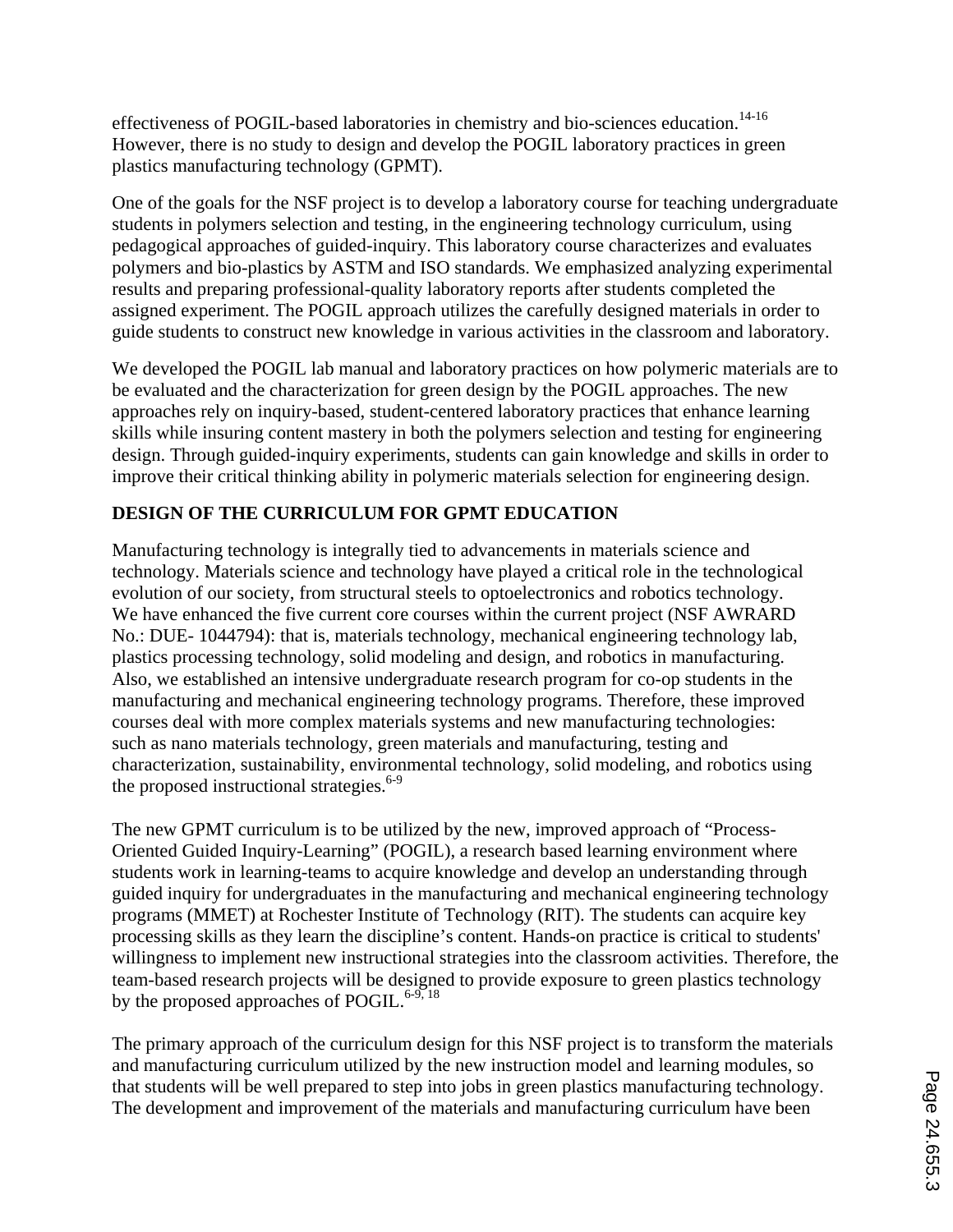presented in the ASEE conferences and other conferences curriculum according to the instructional model, curriculum design and strategies. Table 1 summarizes the key strategies for the design, and development of POGIL-based instruction and laboratories.

|                   | <b>Description</b>                                                        |
|-------------------|---------------------------------------------------------------------------|
| Old lab           | Students characterize polymers, ceramics, and composites by performing    |
| course            | tests of mechanical and processing properties according to ASTM and       |
| structure         | ISO standards. Emphasis is placed on analyzing experimental results and   |
|                   | preparing professional-quality laboratory reports                         |
| <b>Innovation</b> | The main objective of this lab course is to guide students to select a    |
| and               | plastic material for a given design application through POGIL lab         |
| improvement       | activities. An emphasis will be placed on sustainable materials selection |
| for the new       | for engineering design. The followings are the key components to design   |
| POGIL-            | the POGIL lab activities:                                                 |
| <b>based</b> lab  | 1. New POGIL activities are to be effective for students in learning      |
| course            | and meeting the learning objectives.                                      |
|                   | Students learn how to measure principal characteristics of polymers<br>2. |
|                   | and polymer-composites in engineering design according to the             |
|                   | testing standards.                                                        |
|                   | 3. The laboratories' practices encourage reducing the environmental       |
|                   | impact of materials by the use of sustainable materials.                  |
|                   | 4. Materials selection with an emphasis on sustainability and carbon      |
|                   | footprint is to be emphasized.                                            |
|                   | 5. Student teams develop and present a marketing campaign on an           |
|                   | assigned "green material" with the audience being a product               |
|                   | manufacturer interested in becoming more sustainable.                     |
|                   | 6. A team project where students are given a specific design              |
|                   | requirement and asked to minimize the environmental impact for            |
|                   | the application.                                                          |
| <b>Measurable</b> | 1. Students are able to be familiar with laboratory techniques in the     |
| <b>Outcomes</b>   | testing and characterization of polymer materials for green plastics      |
|                   | manufacturing technology.                                                 |
|                   | 2. Students are able to characterize the properties of polymers and       |
|                   | polymeric composites.                                                     |
|                   | 3. Students are able to identify and select green materials for design.   |
|                   | 4. Students are able to analyze the lab experimental results and write    |
|                   | laboratory reports following ASTM testing and ISO methods.                |
|                   | 5. Students are able to organize ideas in a logical way for team          |
|                   | presentation and work within team environment.                            |

**Table 1: Design of the POGIL-based Lab for "Materials in Engineering Design Lab"** 

### **DESIGN AND DEVELOPMENT OF THE POGIL-BASED LAB**

The laboratory course, "Materials in Engineering Design Lab," studies plastics testing principles of the American Society for Testing Materials (ASTM) and the ISO standards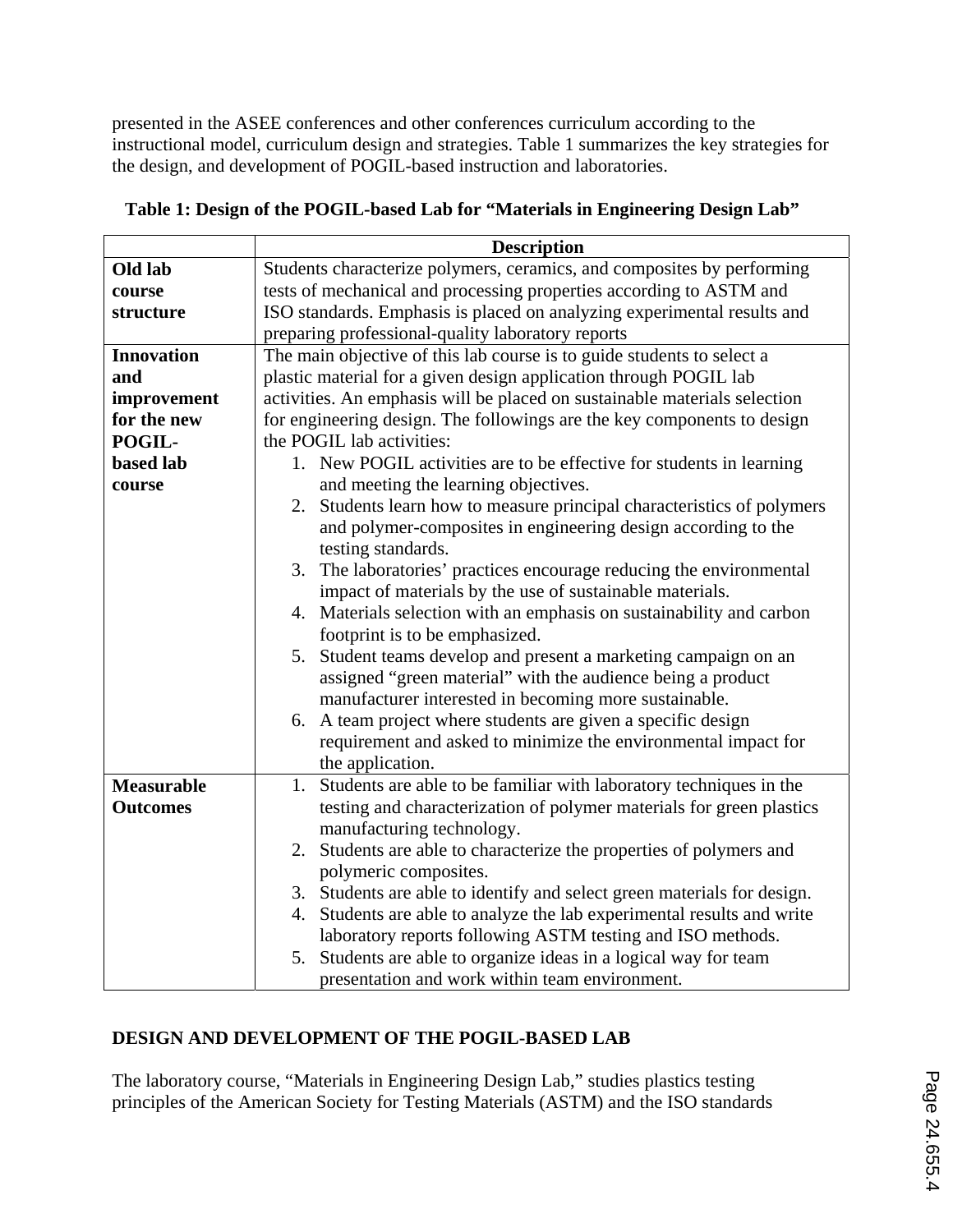testing methods; various types of polymers, including green polymers, and composites are evaluated and characterized for polymers selection and product design. Also, on the basis of the ASTM and ISO standards, the emphasis is placed on analyzing experimental results and preparing professional-quality laboratory reports for green plastics manufacturing technology (GPMT). This lab course is a core-required course that provides fundamentals of the polymers testing to the upper level of students (i.e.,  $3<sup>rd</sup>$  or  $4<sup>th</sup>$  year status) in manufacturing and mechanical engineering technology programs at the Rochester Institute of Technology (RIT). Also, the course emphasizes the skills and knowledge needed in engineering tasks, such as teamwork and problem solving, for manufacturing products. The course syllabus provides the details of the course contents, structure, and delivery.

POGIL (Process-Oriented Guided Inquiry Learning) is the pedagogic strategy that develops the laboratory course structure. We developed the contents and practices of a lab-course in which the instructional design is to be utilized by cognitive development and a team learning environment. In addition, we implemented desirable criteria for the POGIL experiments in order to develop the instructional modules and POGIL lab-activities for GPMT.<sup>15</sup> The three desirable criteria for the POGIL experiments are:

- 1. Promotion of active decision making.
- 2. Encouraging students to develop questions for further research.
- 3. Allowing student input in design of experiments.



**Figure 1: Instruction model for GPMT lab** 

Figure 1 shows the instructional model to develop the lab-practice modules; the POGIL labactivity in each module contains the context of the POGIL experiments. Students work together in small groups at the laboratory; each group begins lab work recognizing the need of a material for a specific product; students work with a POGIL activity-worksheet in which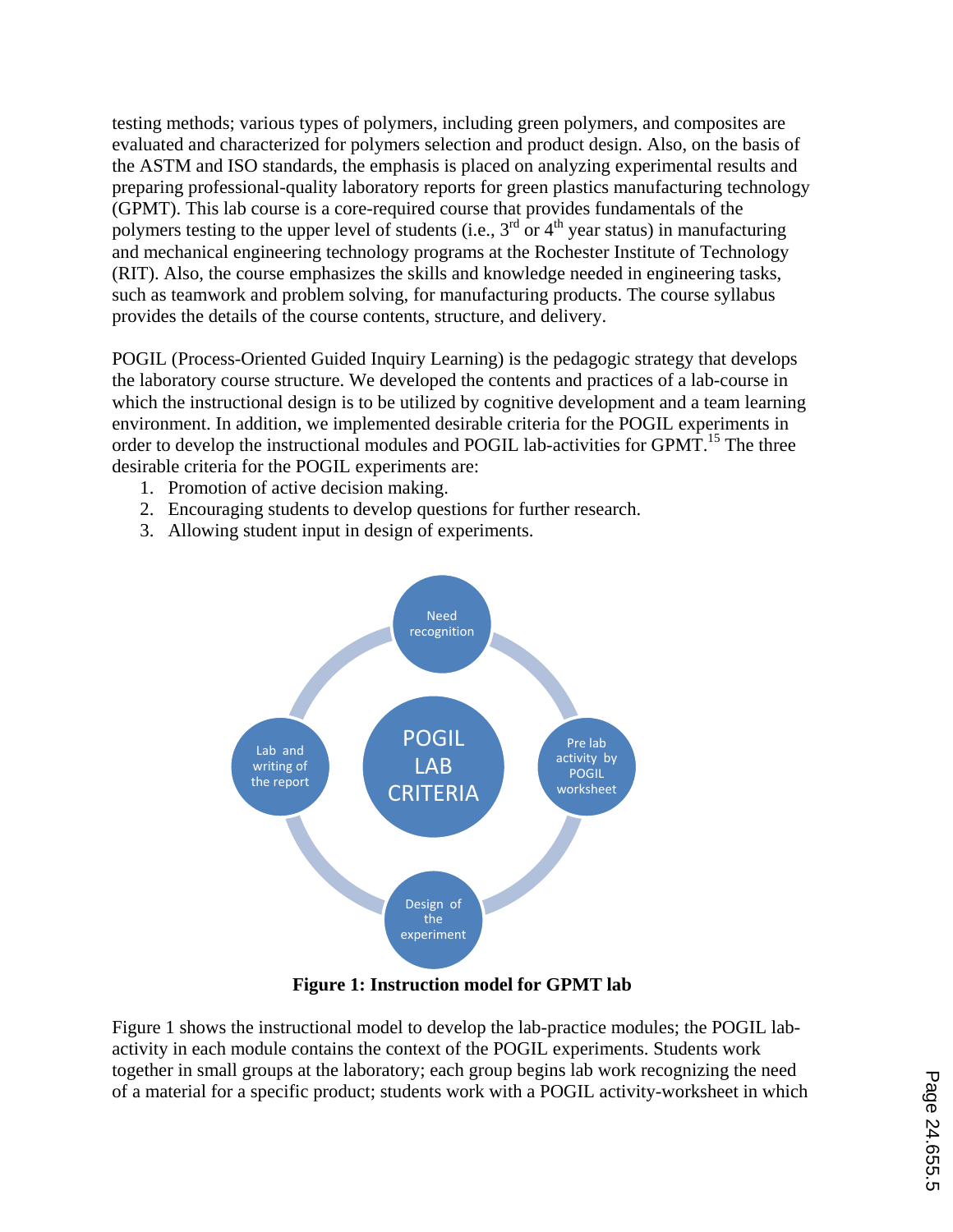the goals and scope of ASTM testing, information, or data and learning objectives are presented in the worksheet; the problems in the POGIL worksheet are to guide students toward the design of the lab experiment and formulation of their own conclusions. The labinstructor only serves as a facilitator, working with student groups if they need help during the lab. Students are encouraged to discuss and explain observed differences between the experimental and published values for the need recognition of the material tested and, thus, they can examine the validity of theoretical concepts as well as uncertainties resulted from a laboratory process. Students were finally required to write a paper on the laboratory exercise, which is graded against a defined rubric that assesses the lab-work on the activities, including standard test and theoretical approach, experimental process, data analysis, and discussion of the lab-results.

### **ASSESSMENT AND EVALUATION OF THE POGIL-LABS**

We analyzed one session of the POGIL lab in the fall of 2011-12 and three sessions in the spring of 2012-13, respectively; the total number of students in the four sessions was 49. Formative and summative surveys were performed to evaluate class activities, such as the POGIL approach, Green Plastics Manufacturing Technology (GPMT) practices, and Learning Objectives (LO), for the assessment and evaluation of the project; the pre-survey related to the students' understanding of green plastics (i.e. GPMT practices) was administered in the first week of class, and the post-survey was given at the end of the class for summative evaluation. In the formative evaluation of the POGIL activity, the survey also was given once every two weeks during the session.

The purpose of the student survey was to investigate how students felt about their experiences after completion of the lab classwork. The total of four POGIL surveys in each lab session asked students to give anonymous responses in order to monitor change in their learning experiences for the POGIL laboratory activity over the 10 weeks. The results of the survey were summarized to understand some implications of the POGIL format in the POGIL lab. The survey questions are listed in Table 2. Therefore, the findings and results of the surveys helped evaluate and improve the instructional model and learning modules of the POGIL laboratory courses in Green Plastics Manufacturing Technology (GPMT).

#### **Table 2: Questionnaires for the assessment and evaluation of the GPMT Laboratory Practices**

| <b>Questionnaire</b>                                                                  |  |
|---------------------------------------------------------------------------------------|--|
|                                                                                       |  |
| Q1: The class and lab activities help me understand the background, learning goals,   |  |
| and fundamentals to study the subjects and complete the lab work.                     |  |
| Q2: The background information, concept questions and problems, and design            |  |
| problems of the class activity are clear and understandable.                          |  |
| Q3: Every group member was prepared well for the activities and she/he was willing to |  |
| work together to complete the lab assignments in a timeline.                          |  |
| Q4: The class activities, lab modules, and assignments designed by Process Oriented   |  |
| Guided Inquiry Learning (POGIL) are effective to study the subjects and to do the     |  |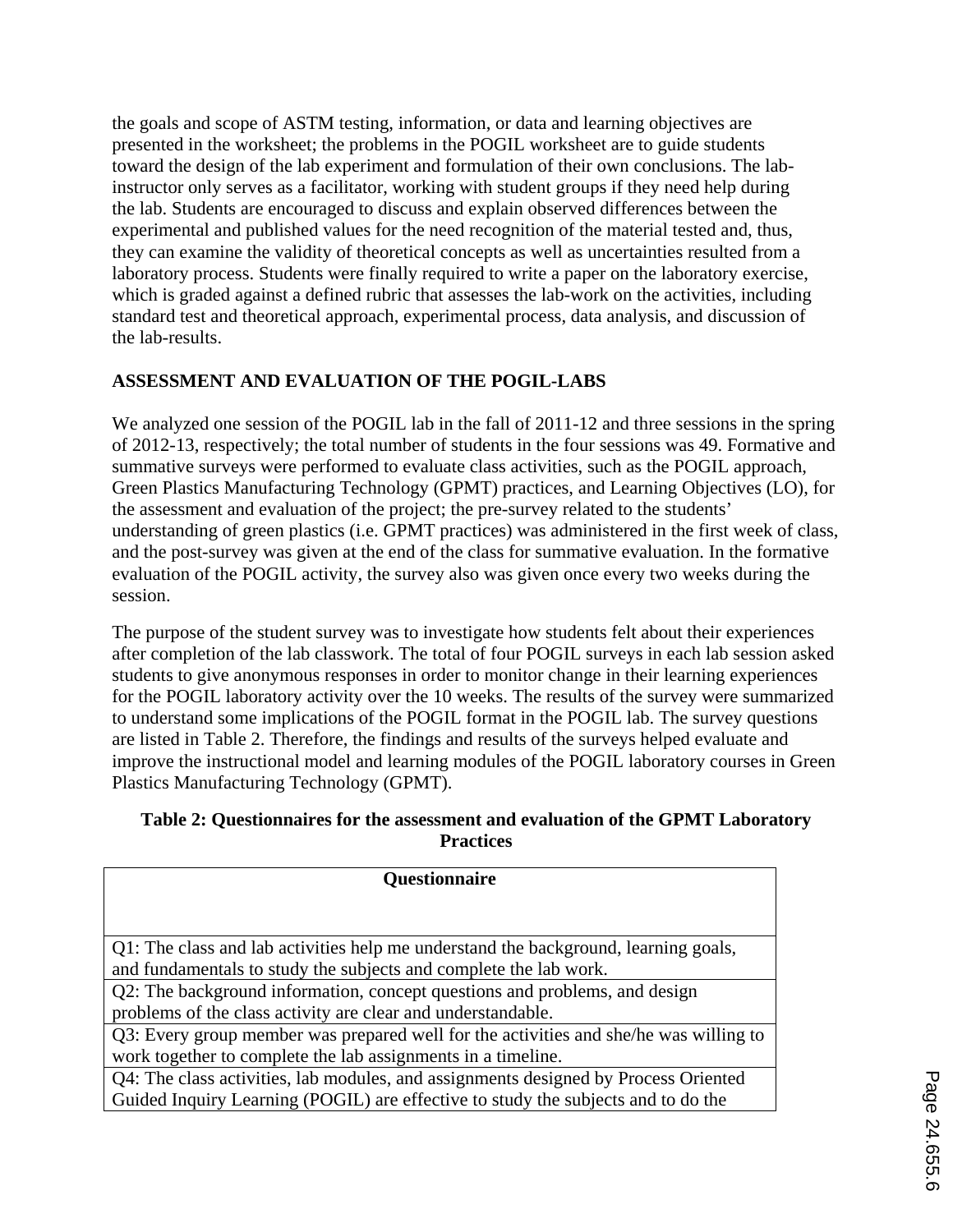experimental work.

Q5: I was able to see the demonstration of lab experiment and it helped me understand the point of the lab work.

Q6: The lab experiments actually helped me learn certain concepts better and develop critical thinking and problem skills.

Q7: Terms and/or concepts that I was unsure of became clearer with the lab activities.

Q8: Each group member was knowledgeable and skillful in the subjects.

Q9: The instructor was helpful to guide the activities and to develop skills (learning, thinking, and problem solving) during the class and lab.

The results of the survey were summarized to understand some implications of the POGIL laboratory practices. Figure 2 summarizes the accumulative responses of the survey-results in the GPMT laboratory education. The results of the accumulative responses in the surveys indicated strong/ positive perceptions and attitudes for the new instructional model and re-designed curriculum modules in the POGIL lab.



**Figure 2: Accumulative Responses of the Surveys in GPMT Labs**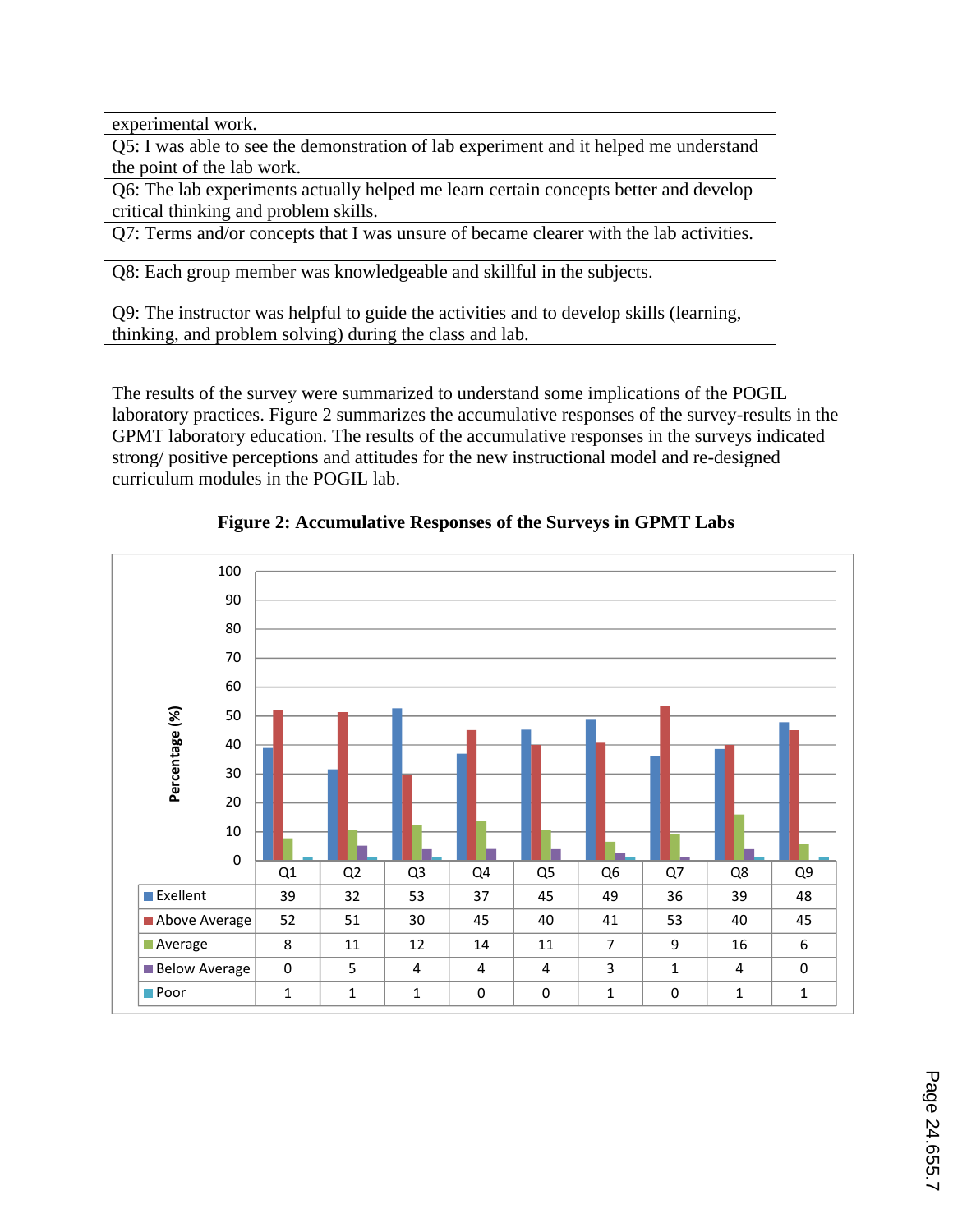### **Learning Effectiveness by the POGIL Laboratory Techniques (Q1, Q2, and Q7)**

The survey questions of Q1, Q2, and Q7 were to assess and evaluate the effectiveness of the POGIL Laboratory techniques using the guided inquiry lab materials. The survey results indicated positive responses to the POGIL lab environment implemented by the new approaches, although there were disagreements. For example, strong agreement responses (i.e., excellent) in Questionnaires 1, 2, and 7 were 39% and 32%, and 36%, respectively. Agreement responses (i.e., above average) were 52%, 51%, and 53%, respectively. Neutral responses (i.e., average) to the questions were 8%, 11%, and 9%, respectively, in the accumulative responses of the surveys.

However, strong disagreement responses (i.e., poor) were negligible in most questions, and disagreement responses (i.e., below average) were ranged between 0% and 5%, respectively. Active learning is generally defined as any instructional method that engages students in the learning process.<sup>11-12</sup> These survey-results reflected the effectiveness of learning modules in various lab activities.<sup>15-17</sup>

Some negative responses were to be considered in Questionnaire 2 which measured a level of the comprehension of the learning modules for the POGIL lab activities. Such negative responses showed that students, who had limited experiences in POGIL learning environments, might find a difficulty to adapt a new learning strategy to study the subjects by means of the active learning modules through the POGIL activities. The POGIL-based lab does not present lectures to explain the concepts and to present analogies to provide answers for the laboratory exercises. Since the carefully-designed lab exercises use pedagogy in guided inquiry learning in which the learning module demonstrates step-by-step procedures for how to solve various problems during the lab experiment. The majority of the students felt they already had a strong interest in learning course materials by the POGIL-based learning modules, according to the survey results.

### **Adoption of new POGIL laboratory Practices (Q4, Q5, and Q6)**

The new POGIL instructional model (Figure 1) and laboratory practices require the students to work through a meaningful learning environment by the POGIL approaches. The meaningful environment is one in which students can learn effectively and develop crucial skills in the POGIL laboratory exercises; the skills are presented as outcomes in Table 1.

Strong/positive agreements (i.e., both "excellent" and "above average" in the survey) for Questions 4-6 were shown in Figure 2. For example, strong agreement responses (i.e., "excellent") in Questionnaires 4, 5, and 6 were 37%, 45%, and 49%, respectively. The agreement responses (i.e., "above average") were 45%, 40%, and 41%, respectively. Neutral responses (i.e., "average") to the questions were 14%, 11%, and 7%, respectively. These strong/positive responses suggested that students could effectively learn a conceptual understanding of the course subjects through these new instructional model and lab modules as well as obtain some benefits (i.e., lab-preparation and -technique skills) offered through traditional learning.

Although some students were skeptical to an active learning format, the new POGIL-based laboratory led students to actively learn by the guided learning inquiry. The results suggested that the design of learning module should focus on the effectiveness of the activity rather than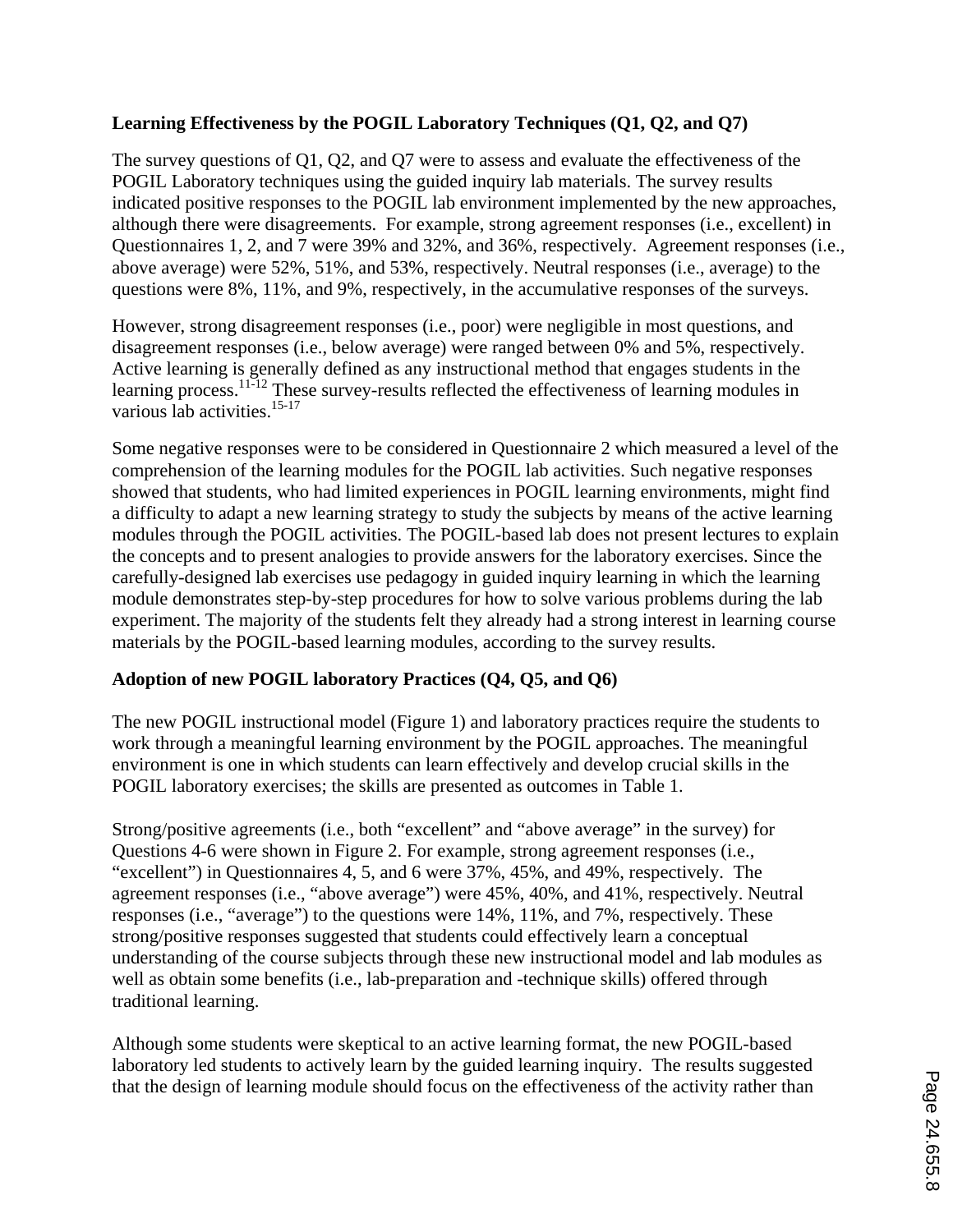the presentation of the format; this is the essence of a student-centered classroom/laboratory by the POGIL approaches.

### **Team Learning and Instructor Facilitation (Q3, Q8, and Q9)**

Questions 3, 8, and 9 represent collaborative learning, which provides students one of the key elements to appreciating the active learning environment in the POGIL laboratory. From the results of the surveys, the strong agreement responses (i.e., excellent) were 53%, 39%, and 48%, respectively. The agreement responses (i.e., above average) were 30%, 40%, and 45%, respectively. Students strongly agreed upon the importance of preparedness and helpfulness of their team members during the activities. We observed similar responses in other POGIL-based courses.6-9 Significantly, in Question 9, students recognized the critical role the instructor played in various learning activities. This reflects that active instructor presence still played an important role in either the traditional or active learning model.<sup>15,17</sup> Even though the learning experience could be improved by students constructing their knowledge and skills through working together, some students were not willing to share their knowledge and skills with their team members in the activities.<sup>8</sup>

In the POGIL environments, not only did students teach one another, but they also teach the instructor by revealing their understanding of the subjects. This new paradigm is a common finding that knowledge results only through active participation in its construction by active learning environments.<sup>10-17</sup> The new POGIL-based lab was to promote students to actively be engaged in learning and, thus, the guided learning inquiry could result in the positive attitudes to active learning.15-17

### **CONCLUSIONS**

- We developed the POGIL lab instruction model and laboratory practices on how polymeric materials are to be evaluated and characterization for green design.
- The POGIL-based lab emphasizes the skills and knowledge needed in engineering tasks, such as teamwork and problem solving, for manufacturing products.
- We assessed and evaluated the effectiveness of the POGIL Laboratory techniques using the guided inquiry lab materials. The survey results indicated positive responses to the POGIL lab environment implemented by the new approaches, although there were disagreements.
- The strong responses in agreement suggested that students could effectively learn a conceptual understanding of the course subjects through the new lab modules as well as obtain some of the benefits (such as lab preparation and design for improving design skills) offered through traditional learning.
- Students strongly agreed upon the importance of preparedness and helpfulness of their team members during the activities. We observed similar responses in other POGIL-based courses. Students recognized the critical role the instructor played in various learning activities.